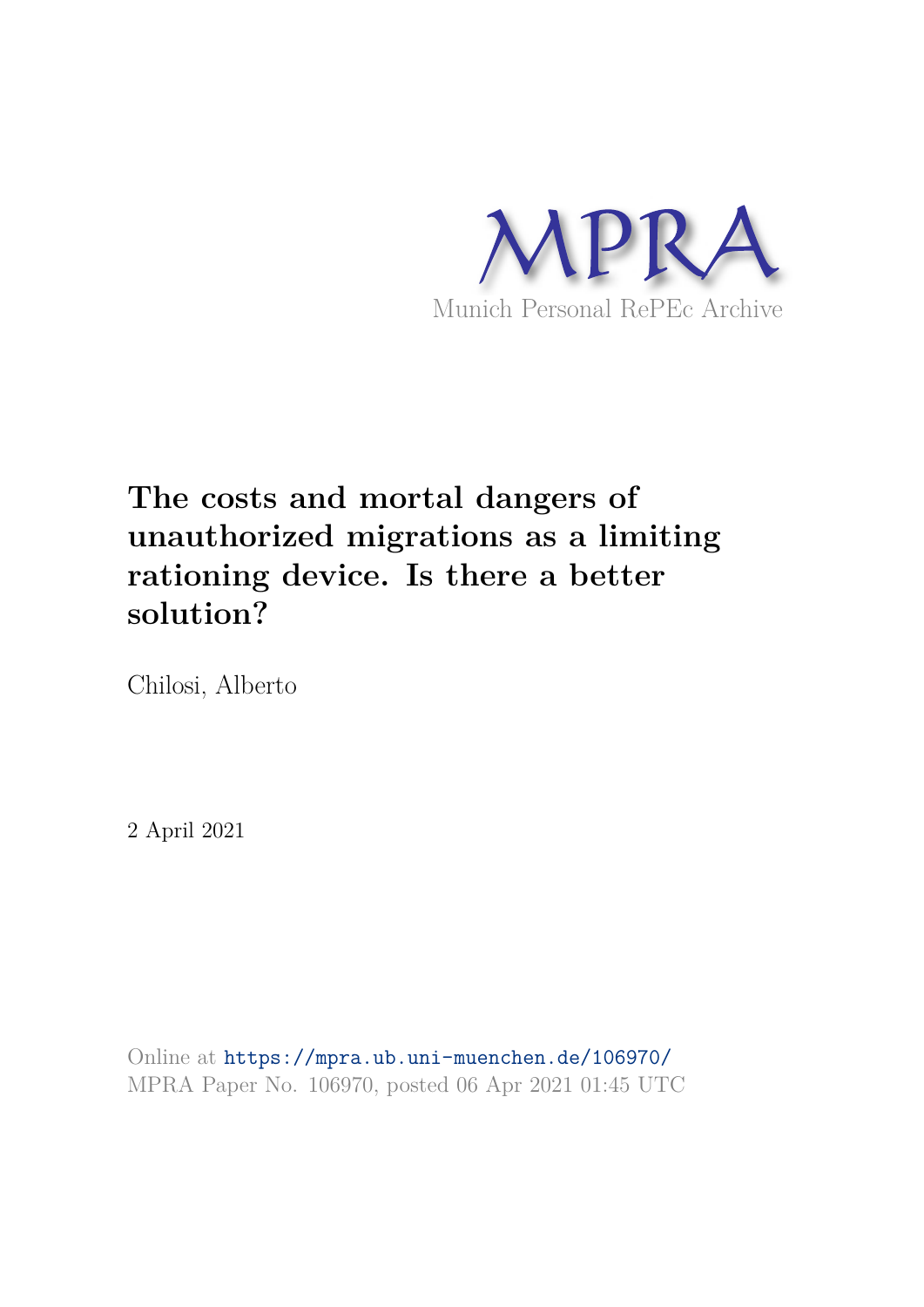The costs and mortal dangers of unauthorized migrations as a limiting rationing device. Is there a better solution?

Alberto Chilosi Former Professor of Economic Policy, University of Pisa

## The present state of affairs

In face of the present migratory pressures from the poor towards the richer countries, and of the present framework of international humanitarian law, the costs and dangers of unauthorized migrations appear to act as a rationing device restricting actual migrations to a small fraction of their very large potential.

## A more human solution

An alternative more human path could be one in which migrants (especially those entitled to humanitarian protection under international law) would be screened in, or close to, the countries of departure, before being allowed to travel by regular means of transport towards the countries of immigration, thus transforming the unauthorized migrations, especially of the asylum seekers, in authorized migrations. The simplest way could be to allow would be immigrants to ask for a visa (in particular for international protection) in the consular offices abroad. But the consulates of the destination countries usually refuse to issue visas to declared asylum seekers. As the European Union is concerned, there was a well known paramount case in 2017, a recourse to the Court of Justice of the European Union regarding a Syrian family that in Lebanon was refused a visa by the Belgian consulate in Beirut. The visa request by the family was for a temporary stay, in order to be able to submit an asylum application in Belgium. The refusal was upheld to recourse first to the Court of Justice of the European Union and then to the European Court of Human Rights.<sup>1</sup> Indeed the apparently reasonable solution of allowing asylum seekers to receive a travel visa from their place of stay abroad faces two difficulties: 1. The sheer huge number of potential applicants. 2. The fact that because of the friends and relatives effect the creation of pathways of legal immigration, unless of such a great size that would be politically unsustainable in immigration countries, could potentially enhance, rather than reduce, the pathways of unauthorised immigration,.

A more human solution but with push backs (which are presently illegal in international law) Abstractly speaking a solution to the issue 2. above could be to accompany the creation of authorised immigration pathways with a policy discouraging unauthorised immigration, in particular by refoulement or prompt repatriation. In theory, if all unauthorised immigrants could be immediately pushed back or undergo immediate repatriation, this would eliminate the incentives towards unauthorised immigration, while politically allowing potentially larger numbers of legally authorised immigrants, such as refugees.

However this solution would encounter two fundamental obstacles:

1. It would be illegal under international humanitarian law. Aliens arriving in the territory of a country have the right to be considered for asylum and must not be simply pushed back (non refoulement clause). In case the asylum application is considered to be unfounded by the competent administrative authority they should not be removed towards the country of origin or transit unless after due legal process. In practice, as well known, repatriations and expulsions are difficult and costly to implement. The consequence is that if somebody from a poor country succeeds in arriving into the territory of a rich country, where he may have a better life prospect, there is a good chance that he will stay there.

2. The number of asylum seekers that the country of immigration could be ready to voluntarily authorise to immigrate would probably be much lower than the number of unauthorised immigrants

<sup>1</sup> See Alberto Chilosi, Migrants, Migrations and the Inequities of the World, Pisa: Della Porta, 2018, pp. 206-208.